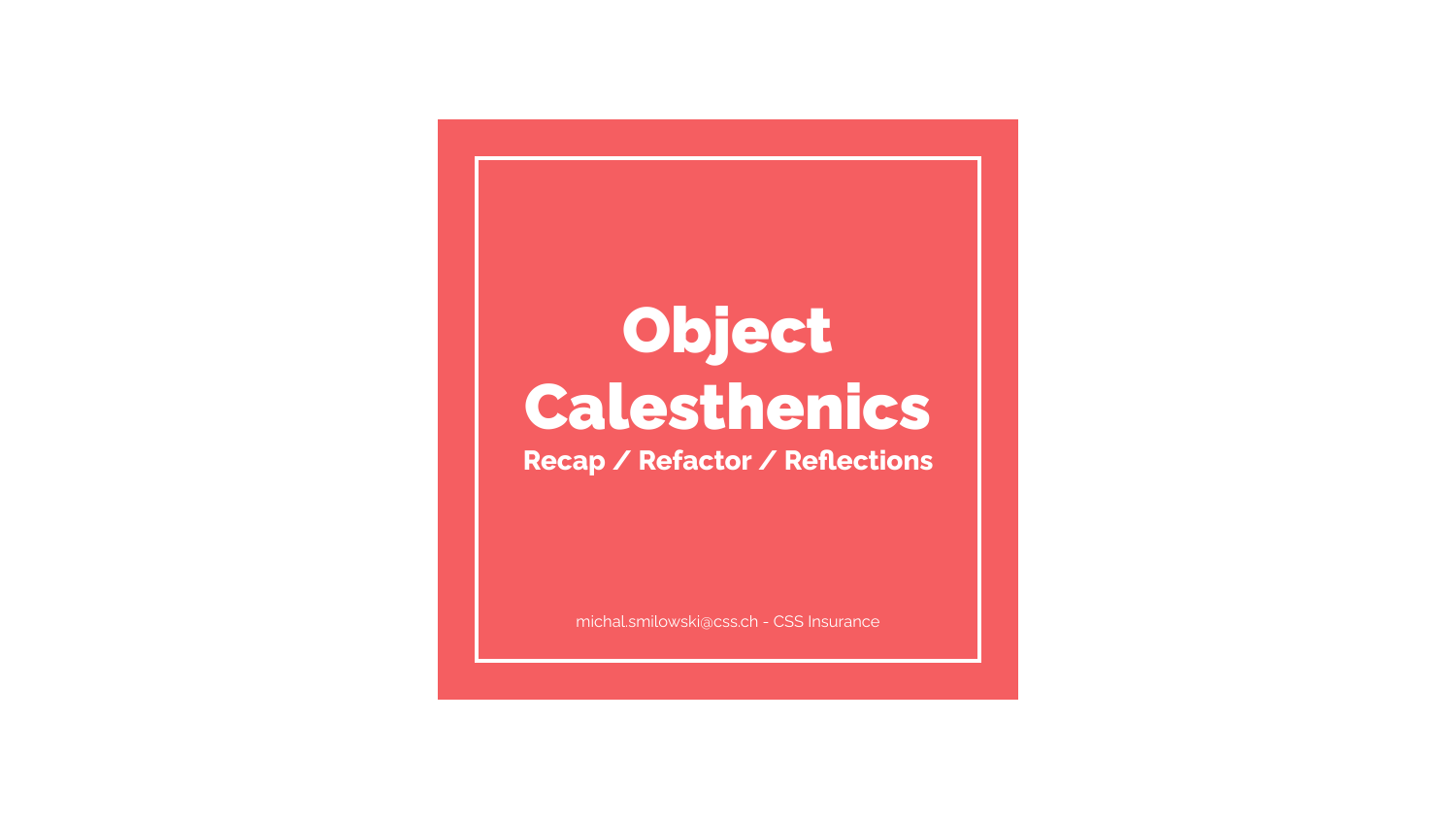### **Only One Level Of Indentation Per Method**

```
def mutate(self):
    for i in range(0, self.size):
       if np.random.rand() < self.mutation probability:
            self.weights[i] = np.random.rand()
```

```
def mutate(self):
```

```
 for i in range(0, self.size):
```

```
 self._performMutation(i)
```

```
def _performMutation(self, i):
    if self._shouldMutate():
       self.weights[i] = np.random.randn()
```

```
def _shouldMutate(self):
```
return np.random.rand() < self.mutation\_probability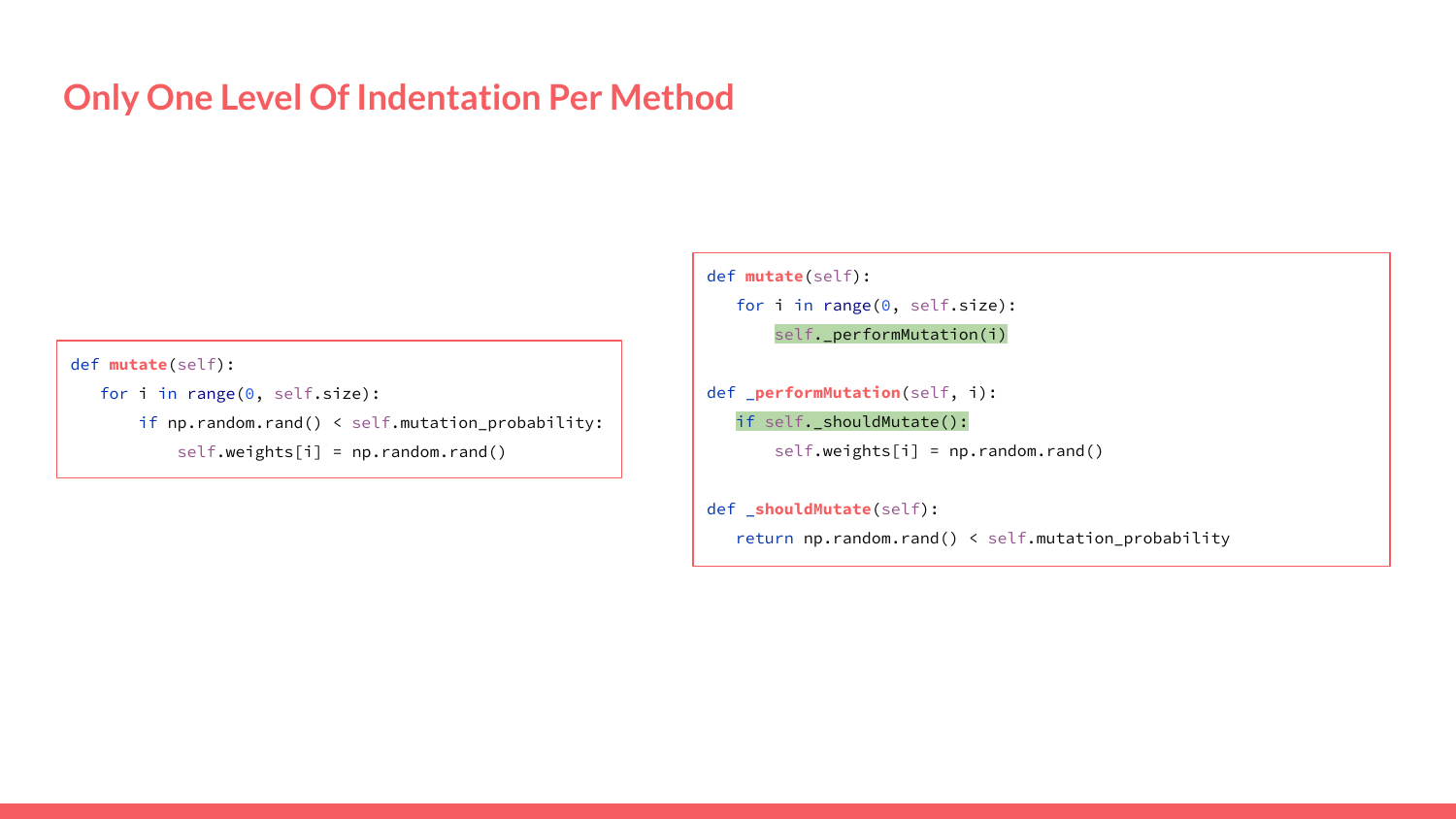### **Don't Use The ELSE Keyword**

```
def get_best_solutions_json():
   table name = config["DB COLLECTIONS"]["engine weights"]
    solutions = []
    cursor = db.read_collection(table_name)
   if cursor.count() > 0:
       solution = cursor.next() while solution:
            solutions.append(solution)
            if cursor.alive:
                solution = cursor.next()
            else:
               solution = None return solutions
```

```
def get_best_solutions_json():
   table name = config["DB_COLLECTIONS"]["engine_weights"]
    cursor = db.read_collection(table_name)
   if cursor.count() == 0:
        return solutions
    return _extract_solutions(cursor)
def extract solutions(self, cursor):
    solutions = []
    solution = cursor.next()
    while solution:
        solutions.append(solution)
       solution = process cursor(cursor)
    return solutions
```

```
def _process_cursor(cursor):
```
if cursor.alive:

return cursor.next()

return None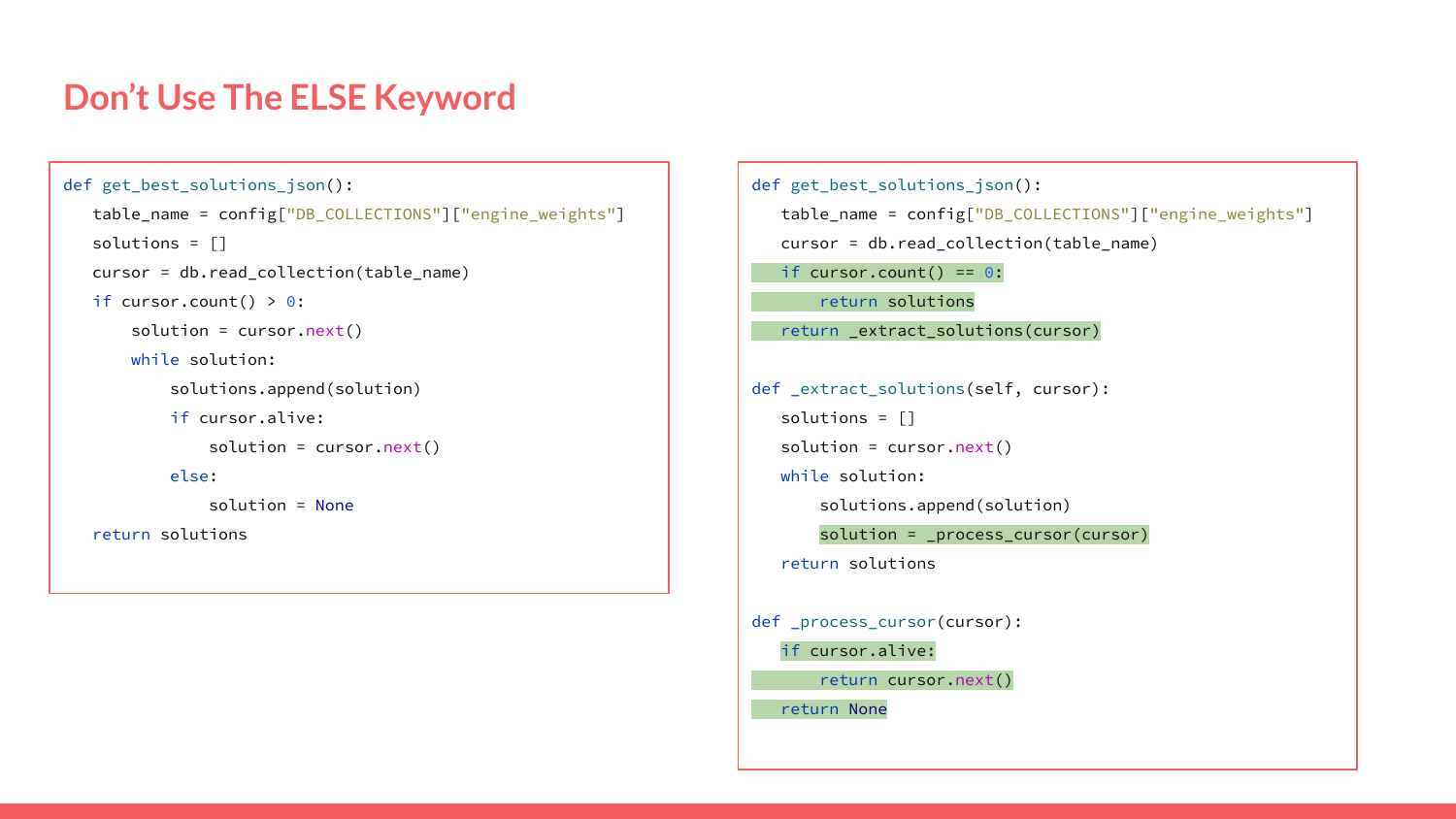#### **Wrap All Primitives And Strings**

class DNA(object):

def \_\_init\_\_(self, size):

self.mutation\_probability = .05

```
class DNA(object):
  def init (self, size):
       self.mutation = Mutation(5)
```

```
class Mutation(object):
   def __init__(self, probability):
        self.probability(probability)
```

```
 @property
 def probability(self):
     return self.probability
```

```
 @probability.setter
 def probability(self, probability):
     if not 0 < probability < 100:
         raise ValueError("Probability value not valid")
     self.probability = probability/100
```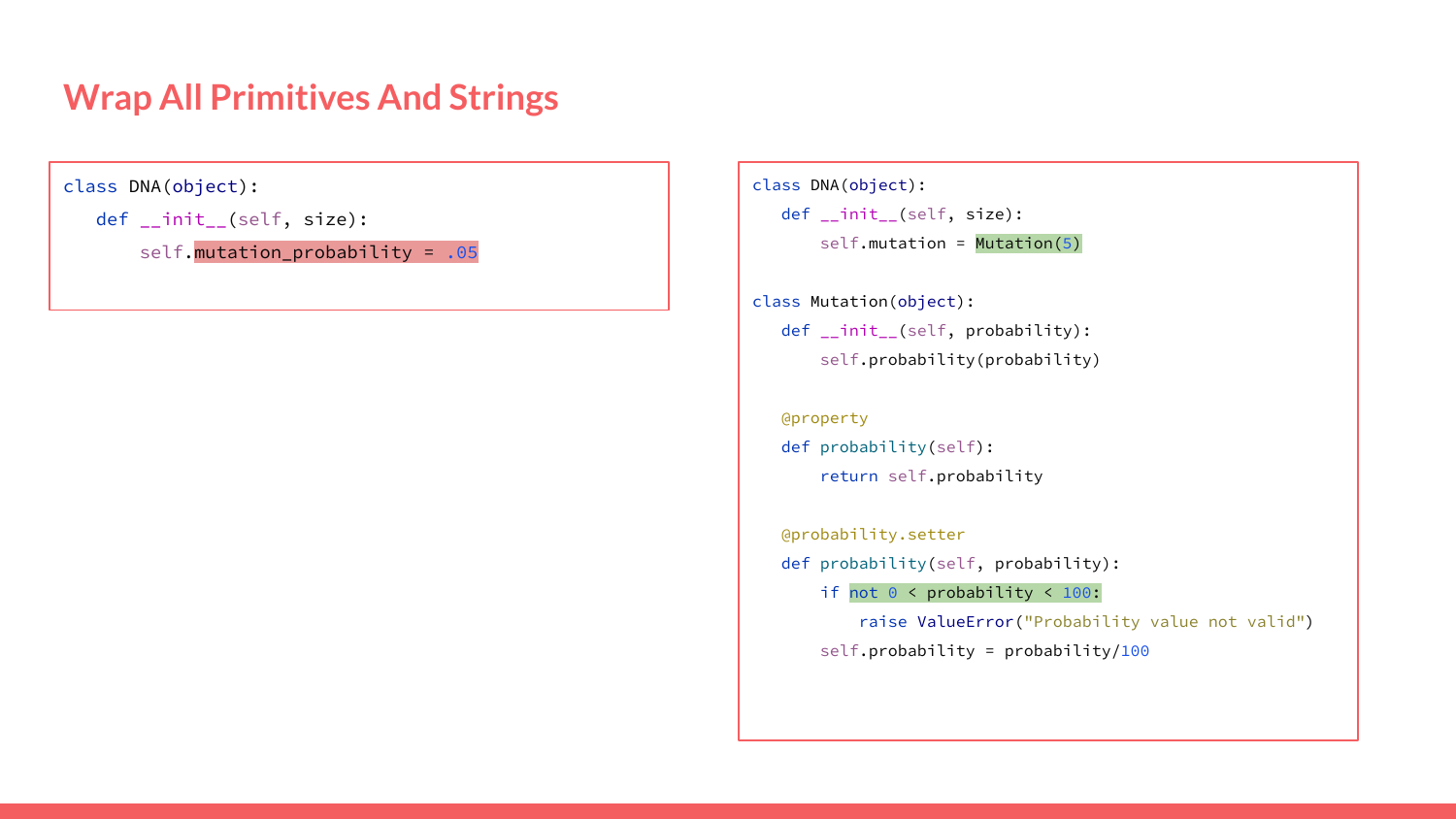#### **First Class Collections**



```
class Population:
  def __init (self, size, aggregation period):
       self.solutions list = Solutions()
```

```
class Solutions:
   def __init__(self):
        self.solutions = OrderedDict()
```

```
 def updateSolution(self, index, newSolution):
     self.solutions[index] = copy.deepcopy(newSolution)
```

```
 def sortByFitness(self):
     self.solutions = OrderedDict(sorted(
                           self.solutions_list.items(),
                           key=lambda x: x[1].fitness
                    ))
```

```
 def resetSolutions(self):
     self.solutions = OrderedDict()
```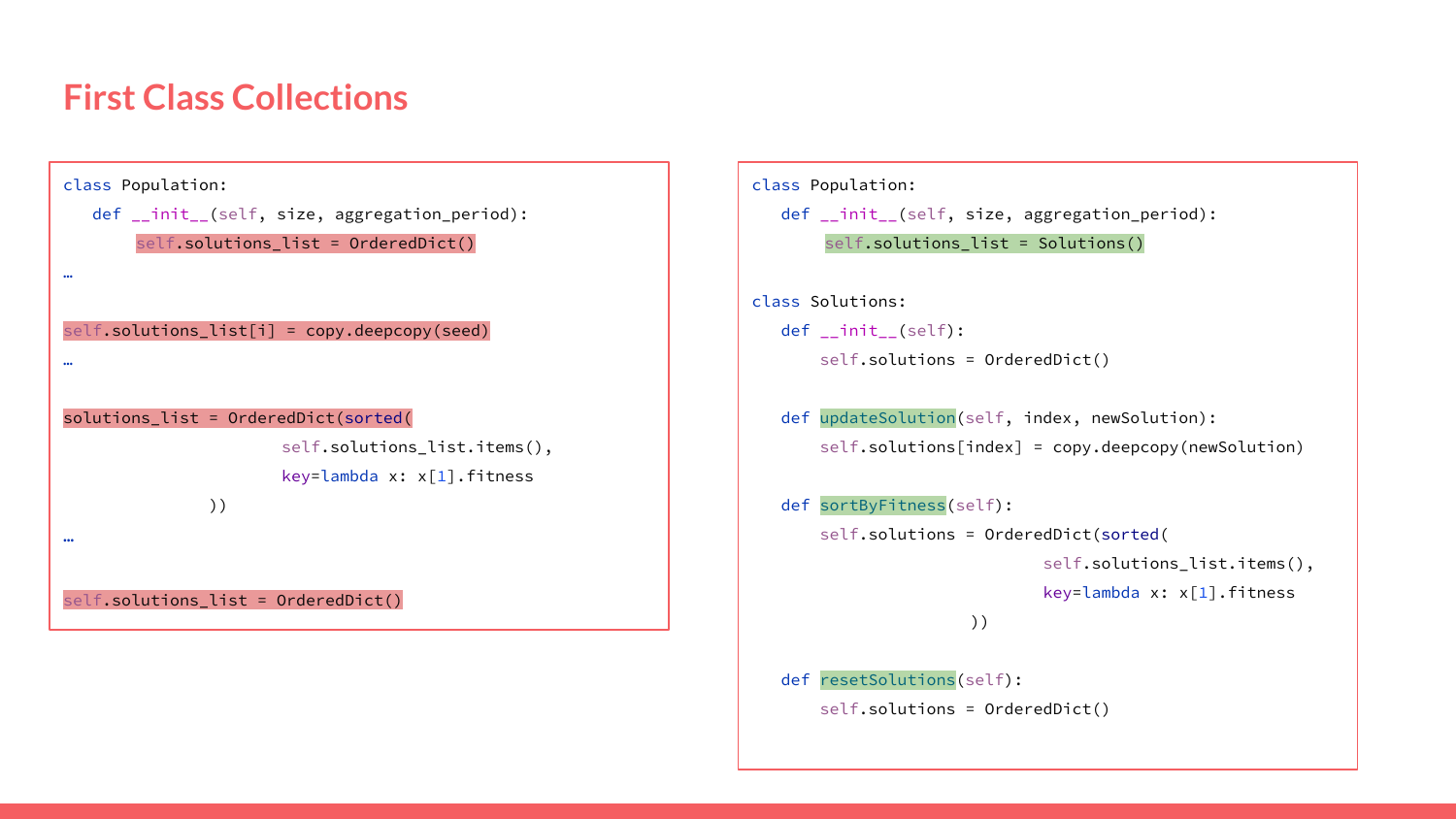#### **One Dot Per Line**

```
class Address:
    city = None
class Person:
    address = None
    name = None
   def init (self, name):
        self.name = name
if __name__ == ' __main__':
    person1 = Person("Stefan")
    person1.address.city = "Luzern"
```

```
class Address(object):
```
city = None

```
 def setCity(self, city):
```

```
 self.city = city
```

```
class Person(object):
    address = None
```

```
 name = None
```

```
 def __init__(self, name):
     self.name = name
```

```
 def setAddress(self, city):
     self.address.setCity(city)
```

```
if name == '_main ':
   person1 = Person("Stefan")
   person1.setAddress("Luzern")
```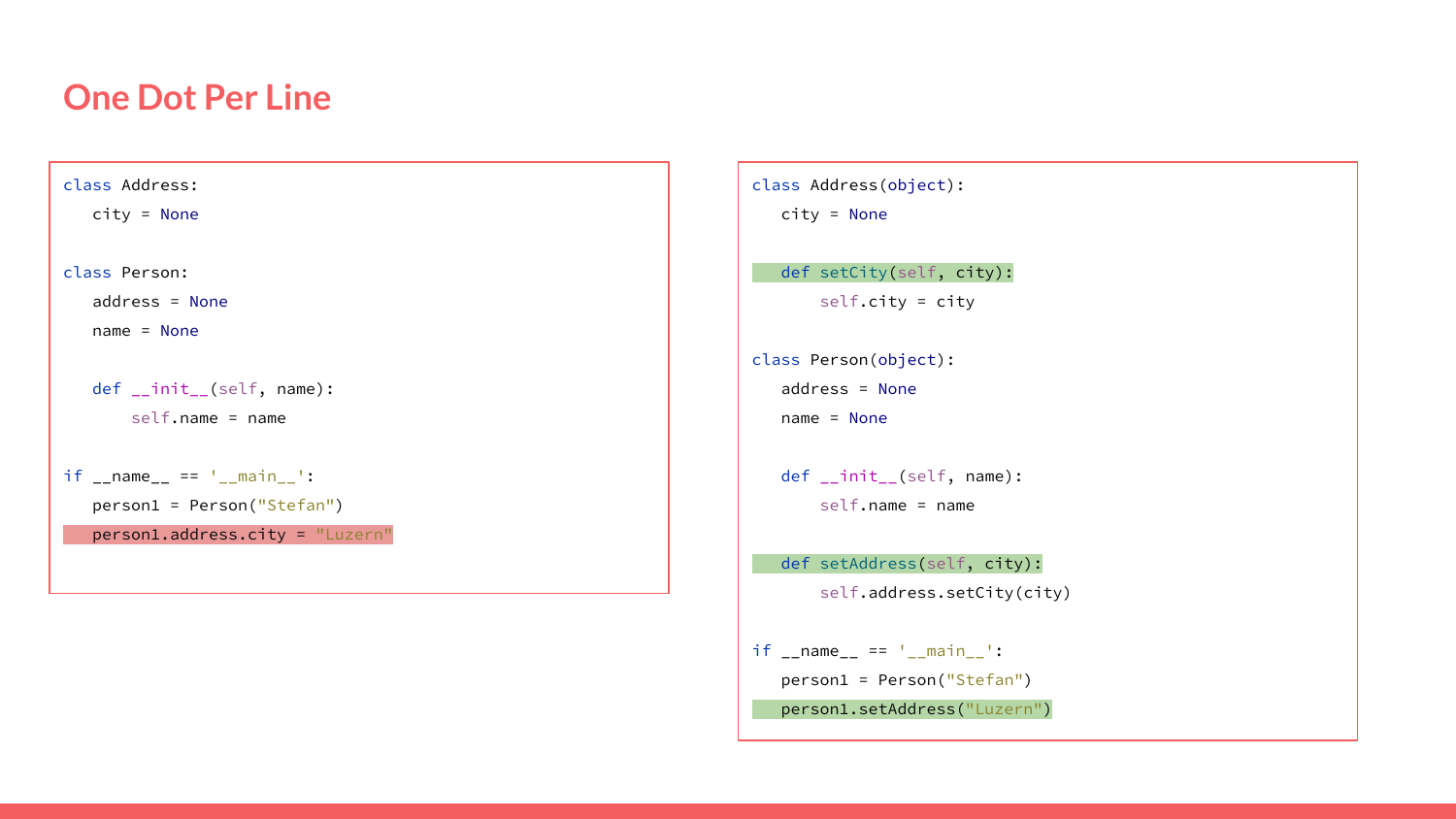#### **Don't Abbreviate**

```
class SomeFunnyObject(object):
   def __init__(self):
       self.cpc = 1.0 self.userList = UserList
class UserList(object):
  userList = []
    def addUser(self, user):
        self.userList.append(user)
    def removeUser(self, user):
        self.userList.remove(user)
```

```
class SomeFunnyObject(object):
    def __init__(self):
        self.costPerClick = 1.0
        self.userList = UserList
```

```
class UserList(object):
  userList = [1]
```

```
 def add(self, user):
     self.userList.append(user)
```

```
 def remove(self, user):
     self.userList.remove(user)
```
ç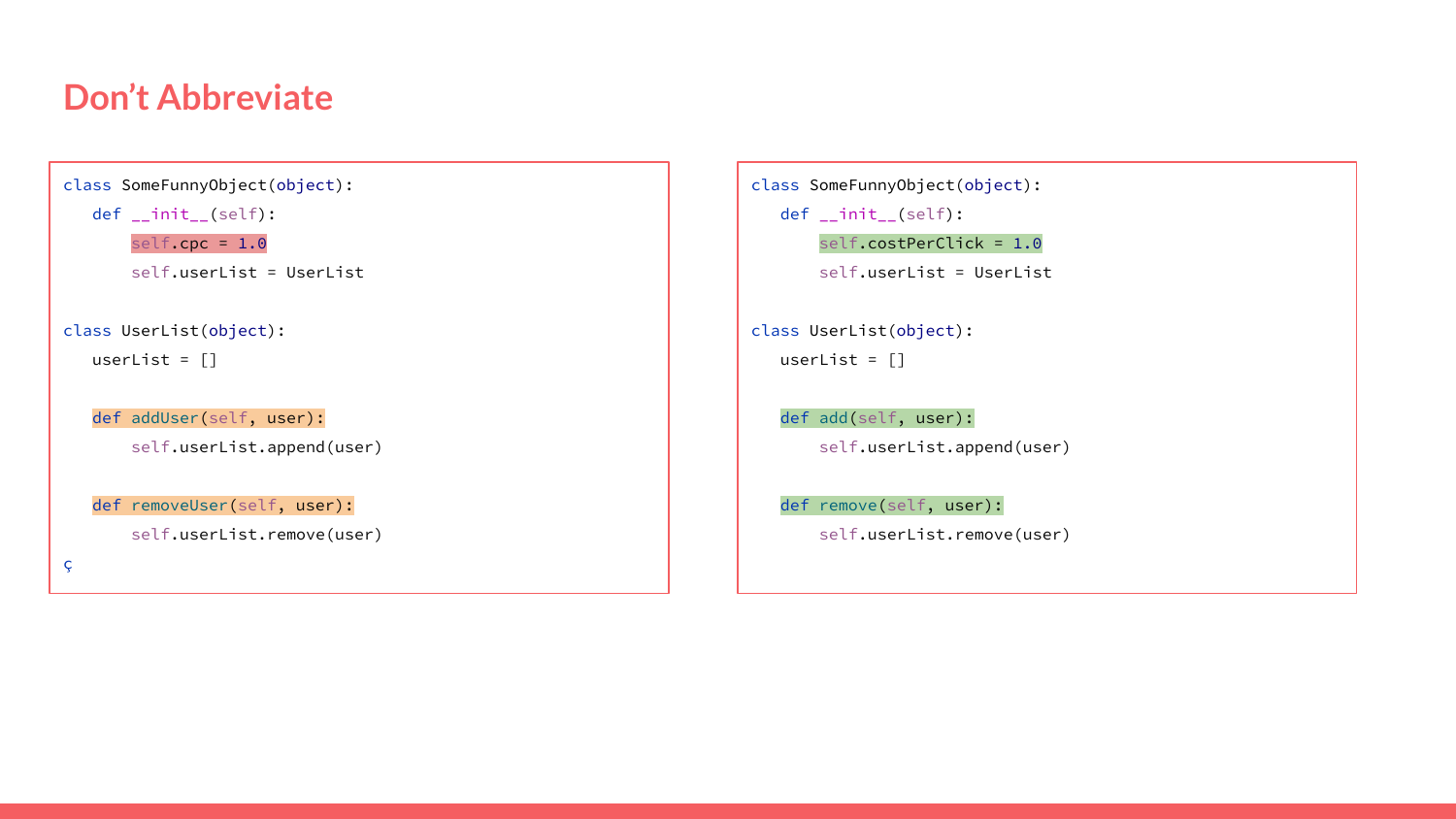### **Keep All Entities Small**

### **No class over 50 lines and no package over 10 files**

#### **The more logic you have the less understandable it is**

Take it with a grain of salt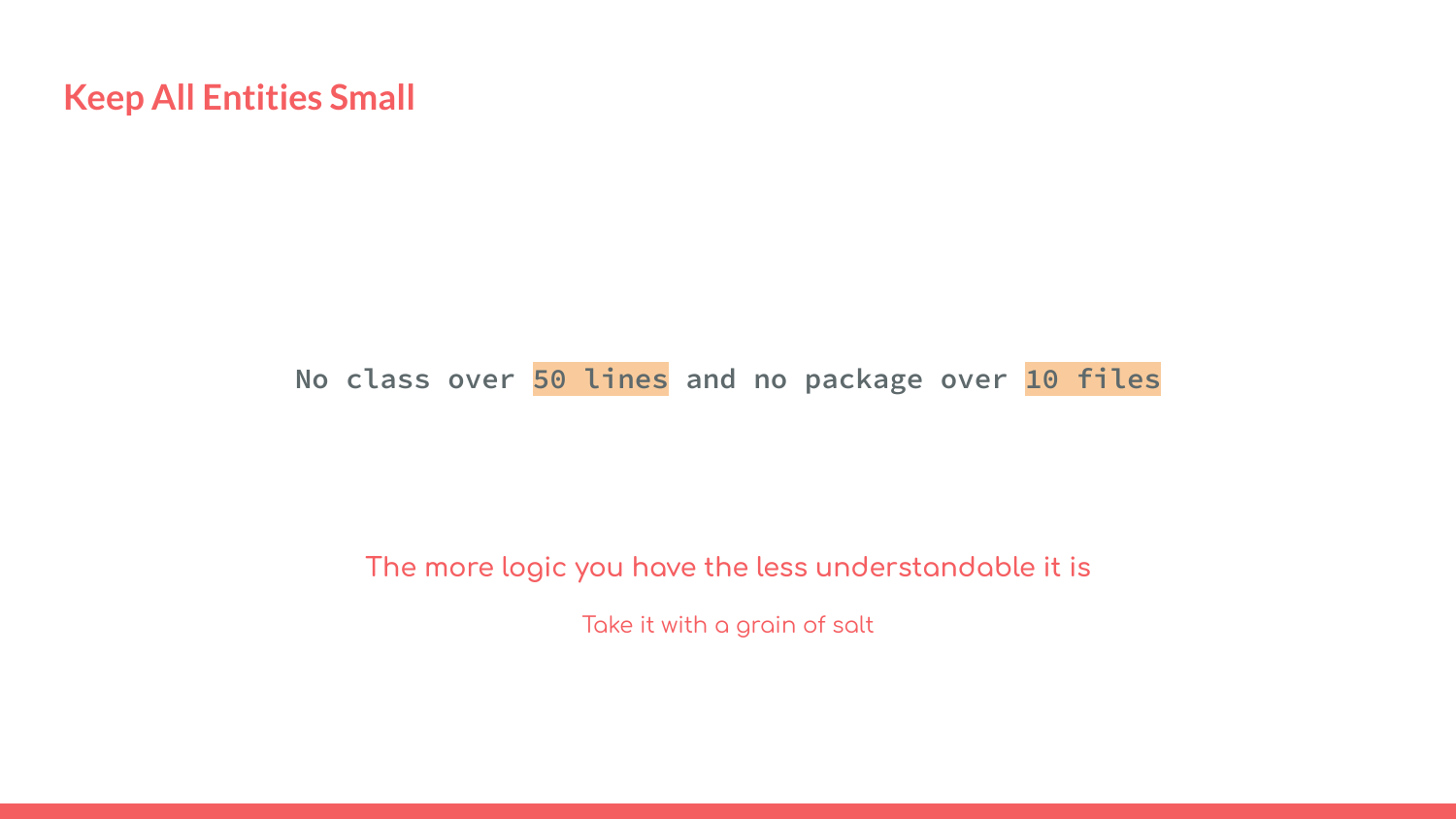### **No Classes With More Than Two Instance Variables**



- Is it doable on big projects?
- Why 2 not 3?
- Do these count?
	- Logger
	- Database connection
	- MetricHandler
- Think about cohesion and coupling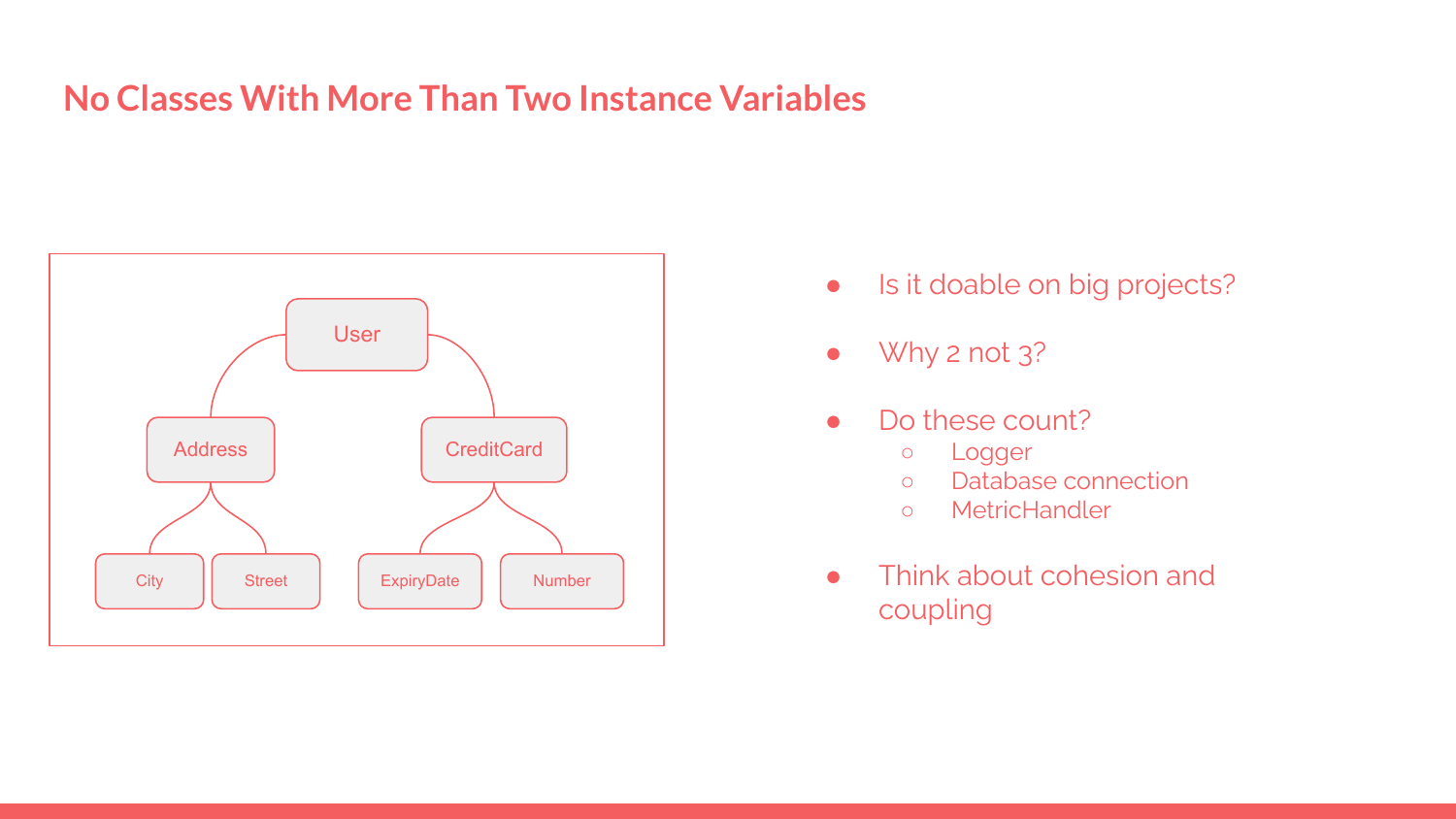#### **No Getters/Setters/Properties**



```
class Wallet(object):
    def __init__(self):
       self.coins = \theta self.money = 10
    def buyCoins(self, coins, exchengeRate):
        self.coins += coins
        self.money -= coins * exchengeRate
if __name__ == '__main__': wallet = Wallet()
   wallet.buyCoins(10, 0.5)
```